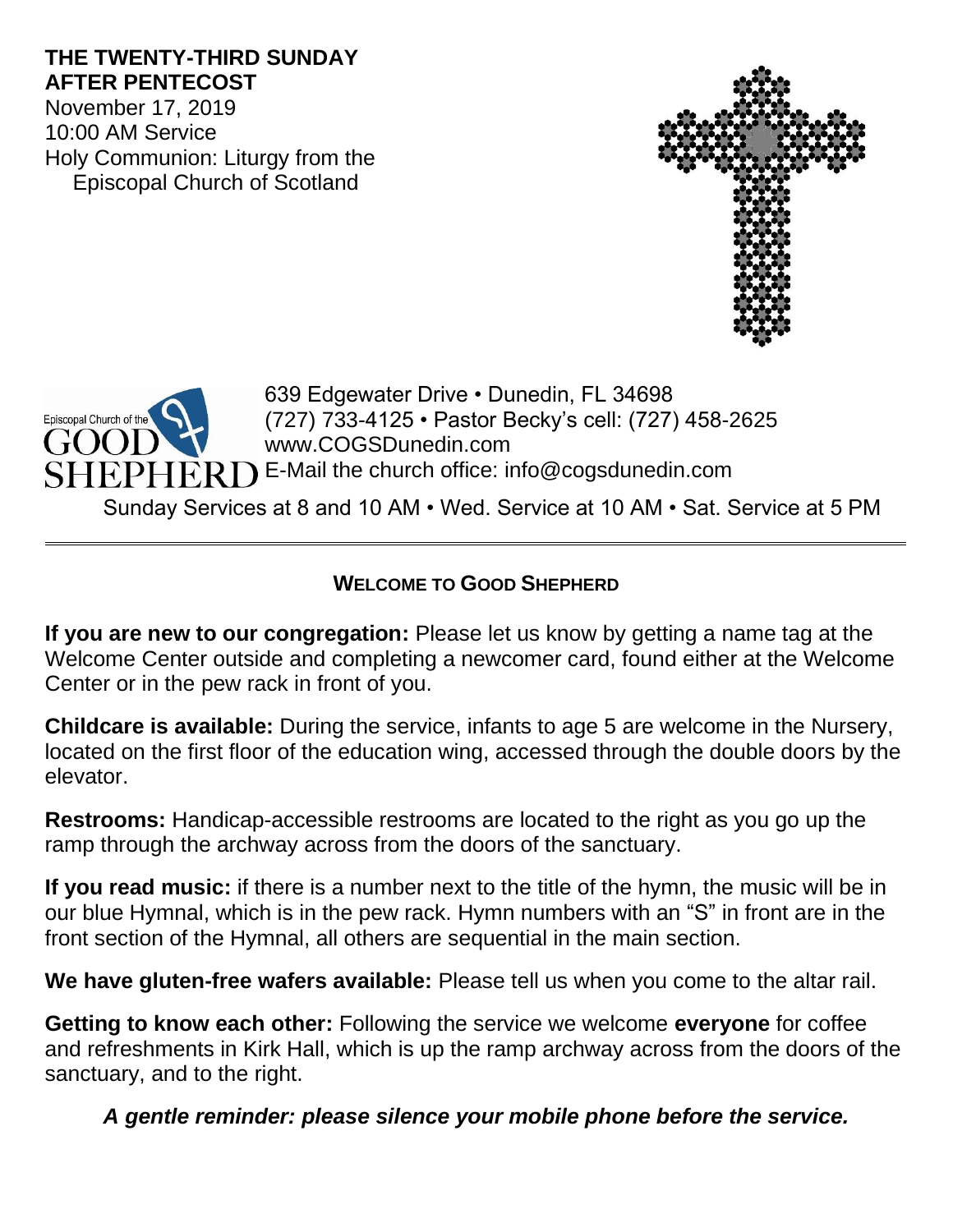## **GATHERING FOR WORSHIP**

**PRELUDE** *Voluntary in G* W. Walond

*[During the Prelude, please prepare for worship by observing attentive silence.]*

**GATHERING HYMN** Sing Praise to God, Who Reigns Above 408 vs 1,2,3 *[Please stand when the chimes sound.]*

*Sing praise to God who reigns above, the God of all creation, the God of power, the God of love, the God of our salvation; with healing balm my soul he fills, and every faithless murmur stills: to God all praise and glory.* 

*What God's almighty power hath made, his gracious mercy keepeth; by morning glow or evening shade his watchful eye is ne'er sleepeth. Within the kingdom of his might, lo! all is just and all is right: to God all praise and glory.*

*Let all who name Christ's holy Name give God all praise and glory; let all who know his power proclaim aloud the wondrous story! Cast each false idol from its throne, the Lord is God, and he alone: to God all praise and glory.*

**WELCOME AND ANNOUNCEMENTS**

*[Please be seated.]*

**MISSION MOMENT**

**ACCLAMATION**

*[Please stand.]*

P Blessed be God: Father, Son, and Holy Spirit.

C **And blessed be his kingdom, now and for ever. Amen.**

**COLLECT FOR PURITY**

a **Almighty God, to you all hearts are open, all desires known, and from you no secrets are hid: Cleanse the thoughts of our hearts by the inspiration of your Holy Spirit, that we may perfectly love you, and worthily magnify your holy Name; through Christ our Lord. Amen.**

| <b>HYMN OF PRAISE</b> | <b>Be Thou My Vision</b>                                                                | 488 vs 1,3 |
|-----------------------|-----------------------------------------------------------------------------------------|------------|
|                       | Be thou my vision, O Lord of my heart;<br>all else be naught to me, save that thou art- |            |
|                       | thou my best thought, by day or by night,                                               |            |
|                       | waking or sleeping, thy presence my light.                                              |            |

*High King of heaven, when victory is won, may I reach heaven's joys, bright heaven's Sun! Heart of my heart, whatever befall, still be my vision, O Ruler of all.*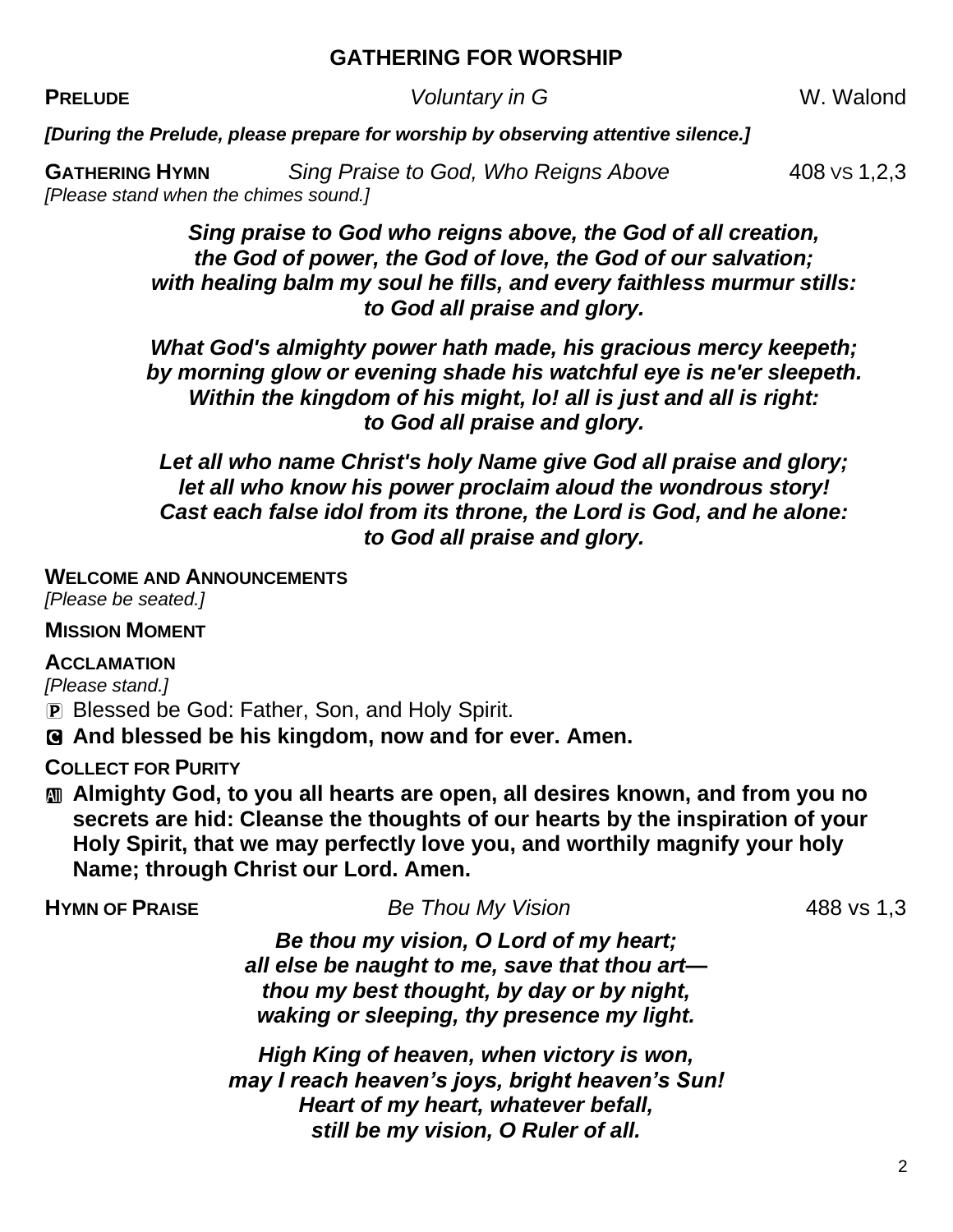## **COLLECT OF THE DAY**

P The Lord be with you.

## C **And also with you.**

- P Let us pray... O God, the protector of all who trust in you, without you nothing is strong, nothing is holy. Embrace us with your mercy, that with you as our ruler and guide, we may live through what is temporary without losing what is eternal; through Jesus Christ, our Savior and Lord.
- C **Amen.**

## **WORD OF GOD**

**THE READINGS:** Isaiah 65:17-25, Canticle 9, Acts 17:22,24-28, Luke 21:5-19 *[Please be seated.]*

## **The First Reading**

L *The First Reading is taken from Isaiah, chapter 65…*

Look! I'm creating a new heaven and a new earth: past events won't be remembered; they won't come to mind. Be glad and rejoice forever in what I'm creating, because I'm creating Jerusalem as a joy and her people as a source of gladness.

I will rejoice in Jerusalem and be glad about my people. No one will ever hear the sound of weeping or crying in it again. No more will babies live only a few days, or the old fail to live out their days. The one who dies at a hundred will be like a young person, and the one falling short of a hundred will seem cursed. They will build houses and live in them; they will plant vineyards and eat their fruit. They won't build for others to live in, nor plant for others to eat. Like the days of a tree will be the days of my people; my chosen will make full use of their handiwork. They won't labor in vain, nor bear children to a world of horrors, because they will be people blessed by the Lord, they along with their descendants. Before they call, I will answer; while they are still speaking, I will hear. Wolf and lamb will graze together, and the lion will eat straw like the ox, but the snake—its food will be dust. They won't hurt or destroy at any place on my holy mountain, says the Lord.

L The Word of the Lord

C **Thanks be to God.**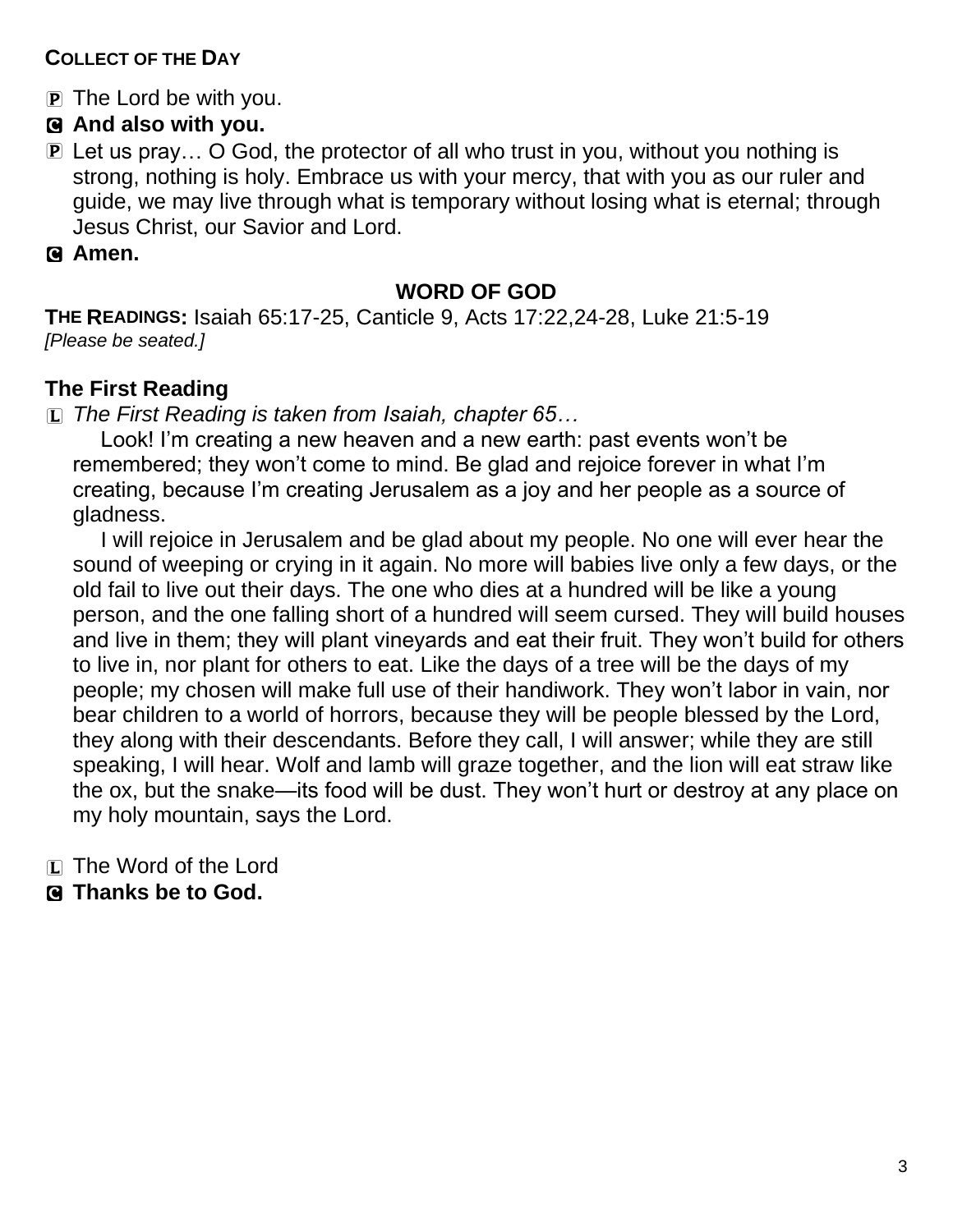*Salvation comes from God the Lord And I will trust him without fear: My stronghold and my sure defense, My Savior who is always near.*

*Draw water from salvation's springs, And on that day your joy proclaim, Give thanks to God, make known his deeds, And call upon his holy Name.*

*Exalt God's Name, the Holy One Has done great things for us to tell; Zion, ring out your joy and praise, The Holy One of Israel.*

*All glory to the Father, Son, And to the Holy Spirit be, As from the first it was, is now, And will be for eternity.*

## **The Second Reading**

L *The Second Reading is taken from Acts, chapter 17…*

Paul stood up in the middle of the council on Mars Hill and said, "People of Athens, I see that you are very religious in every way. God, who made the world and everything in it, is Lord of heaven and earth. He doesn't live in temples made with human hands. Nor is God served by human hands, as though he needed something, since he is the one who gives life, breath, and everything else. From one person God created every human nation to live on the whole earth, having determined their appointed times and the boundaries of their lands. God made the nations so they would seek him, perhaps even reach out to him and find him. In fact, God isn't far away from any of us. In God we live, move, and exist. As some of your own poets said, 'We are his offspring.'"

L The Word of the Lord.

## C **Thanks be to God.**



4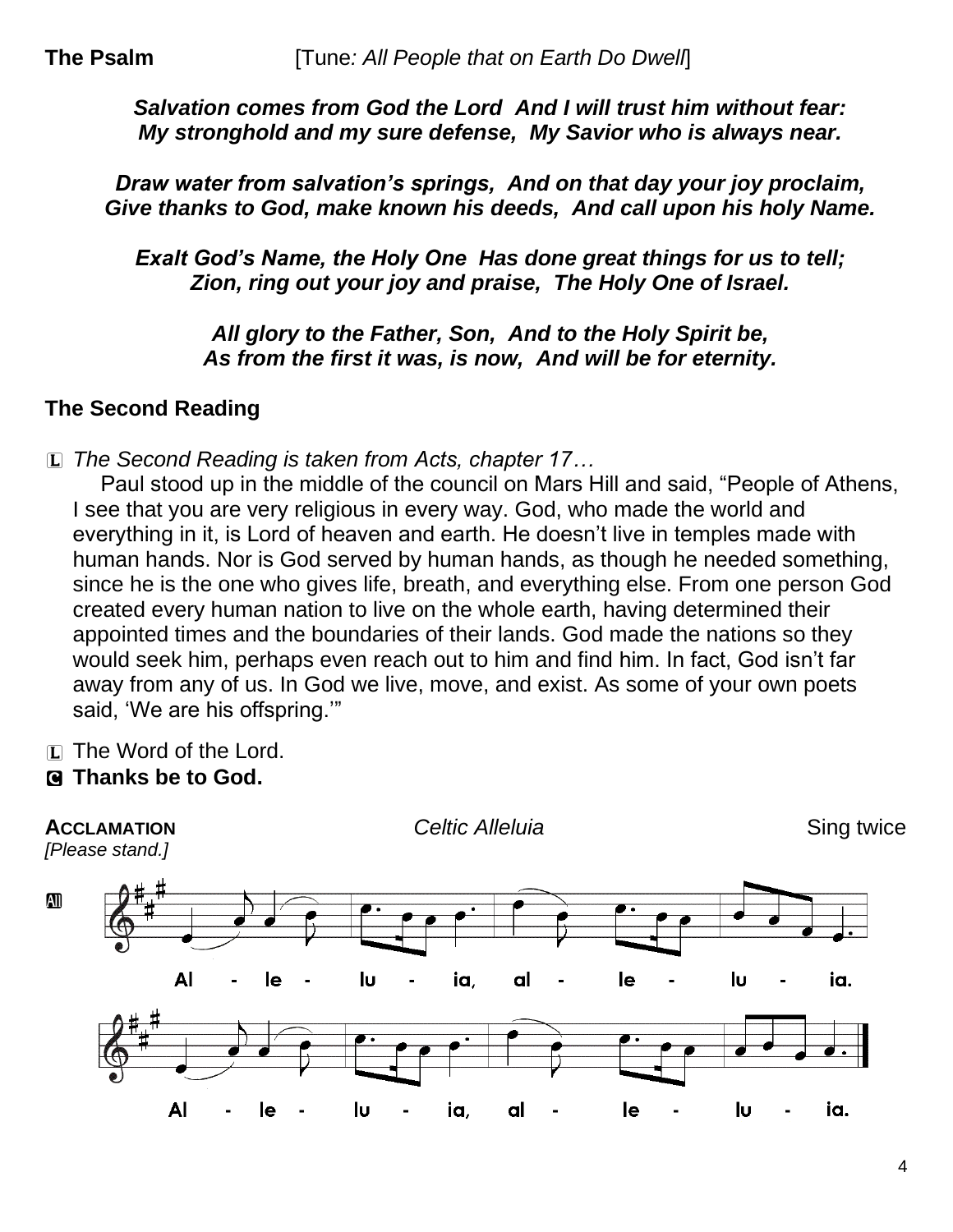## **The Gospel**

D The Holy Gospel of our Lord Jesus Christ according to Luke.

## C **Glory to you, Lord Christ.**

D Some people were talking about the temple, how it was decorated with beautiful stones and ornaments dedicated to God. Jesus said, "As for the things you are admiring, the time is coming when not even one stone will be left upon another. All will be demolished." They asked him, "Teacher, when will these things happen? What sign will show that these things are about to happen?" Jesus said, "Watch out that you aren't deceived. Many will come in my name, saying, 'I'm the one!' and 'It's time!' Don't follow them. When you hear of wars and rebellions, don't be alarmed. These things must happen first, but the end won't happen immediately."

Then Jesus said to them, "Nations and kingdoms will fight against each other. There will be great earthquakes and wide-scale food shortages and epidemics. There will also be terrifying sights and great signs in the sky. But before all this occurs, they will take you into custody and harass you because of your faith. They will hand you over to synagogues and prisons, and you will be brought before kings and governors because of my name. This will provide you with an opportunity to testify. Make up your minds not to prepare your defense in advance. I'll give you words and wisdom that none of your opponents will be able to counter or contradict. You will be betrayed by your parents, brothers and sisters, relatives, and friends. They will execute some of you. Everyone will hate you because of my name. Still, not a hair on your heads will be lost. By holding fast, you will gain your lives."

D The Gospel of the Lord.

## C **Praise to you, Lord Christ.**

| <b>Sermon</b><br>[Please be seated.]  | Becky Robbins-Penniman |               |
|---------------------------------------|------------------------|---------------|
| <b>SERMON HYMN</b><br>[Please stand.] | O God of Every Nation  | 607, vs 1,3,4 |

*O God of every nation, of every race and land, redeem the whole creation with your almighty hand; where hate and fear divide us and bitter threats are hurled, in love and mercy guide us and heal our strife-torn world.*

*Lord, strengthen all who labor that we may find release from fear of rattling saber, from dread of war's increase; when hope and courage falter, your still small voice be heard; with faith that none can alter, your servants undergird.*

*Keep bright in us the vision of days when war shall cease, when hatred and division give way to love and peace, till dawns the morning glorious when truth and justice reign and Christ shall rule victorious o'er all the world's domain.*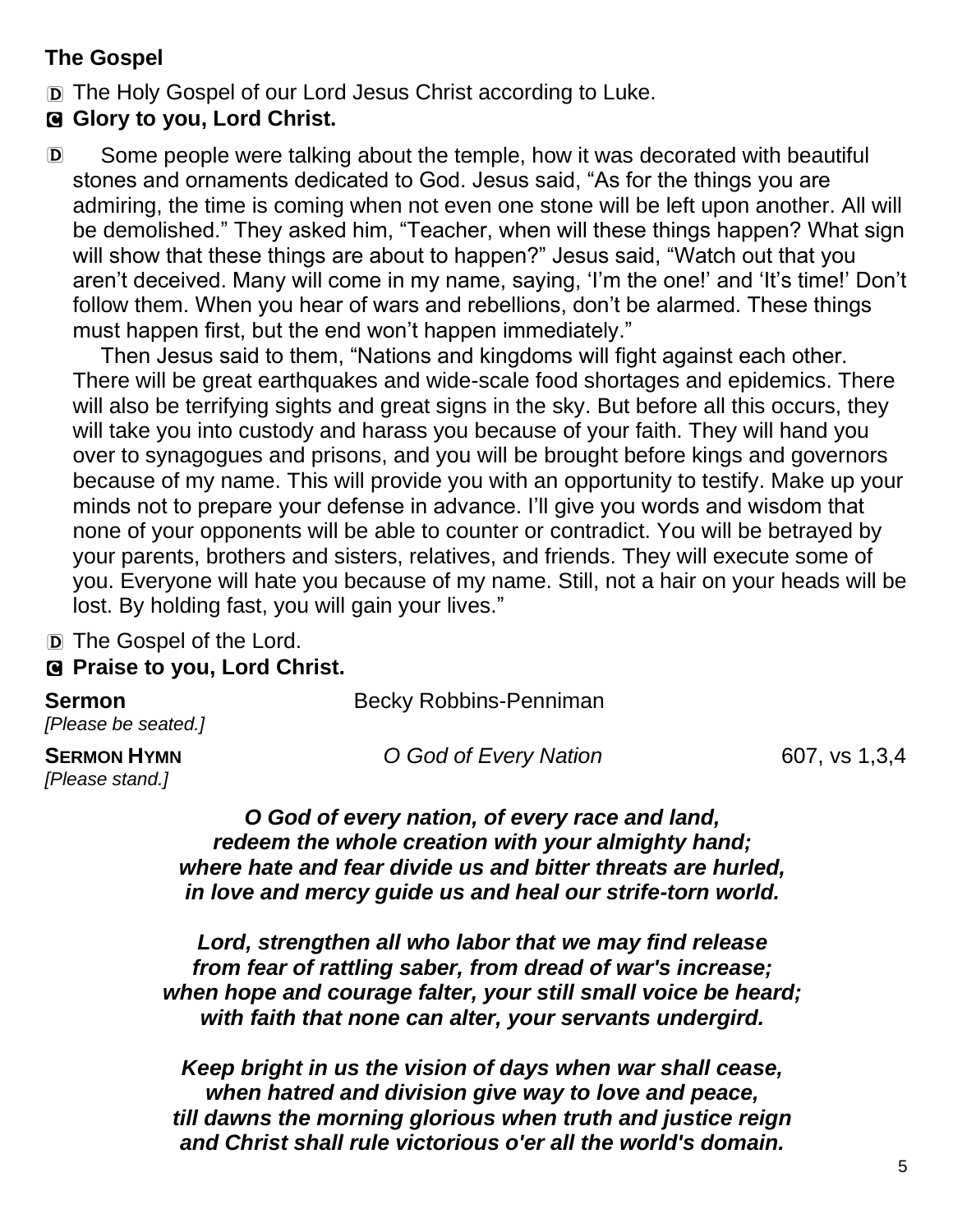## **PRAYERS OF THE PEOPLE**

*[Please sit, stand, or kneel, as you prefer.]*

- D Through Jesus, whom we confess as Lord, we give thanks and praise to the Father, calling on him who is judge of all through the power of the Holy Spirit.
- L For all the peoples of the world; That they may know you as the God of peace, we pray to you, O Lord:
- C **That your kingdom may come on earth.**
- L For nations, for leaders and governments; That integrity may mark all their dealings, we pray to you O Lord:
- C **That your kingdom may come on earth.**
- L For all who labour for righteousness; That your presence and help may give them courage, we pray to you, O Lord:
- C **That your kingdom may come on earth.**
- L For communities torn by dissension and strife; That your forgiveness may bring them healing, we pray to you, O Lord:
- C **That your kingdom may come on earth.**
- L For Dabney, our Bishop, and for all who bear Christ's name; That their lives may proclaim your glory, we pray to you, O Lord:
- C **That your kingdom may come on earth.**
- L For the anxious, the lonely, the bereaved; That consolation and peace may be theirs. We especially lift up [*read names from notebook*], and for those on our hearts, either silently or aloud [*leave time….*]. We pray to you, O Lord:
- C **That your kingdom may come on earth.**
- L For the Church, your household and family; That all Christians everywhere may be firm in the confession of our hope, we pray to you, O Lord:
- C **That your kingdom may come on earth.**
- L For those who are separated from us by death [*read names from notebook*] and those we now name, either silently or aloud [*leave time….*]. That theirs may be the kingdom which is unshakeable, we pray to you, O Lord:
- C **That your kingdom may come on earth.**
- L For all the blessings of this life, for the flowers gracing our worship today given in loving memory of Craig Morrison, by his mother Christine McLaughlin, and in loving memory of Ralph Miller, by Pam Davis; and for those blessings we now name, aloud or in our hearts [*leave time*…..], That our hearts may always remember to be grateful for allThat you give us, we pray to you, O Lord:
- C **That your kingdom may come on earth. As your Holy Spirit brought again from the dead our Saviour, Jesus, that great Shepherd of the sheep: make us perfect in all goodness to do your will and to be what you would have us be. Amen**.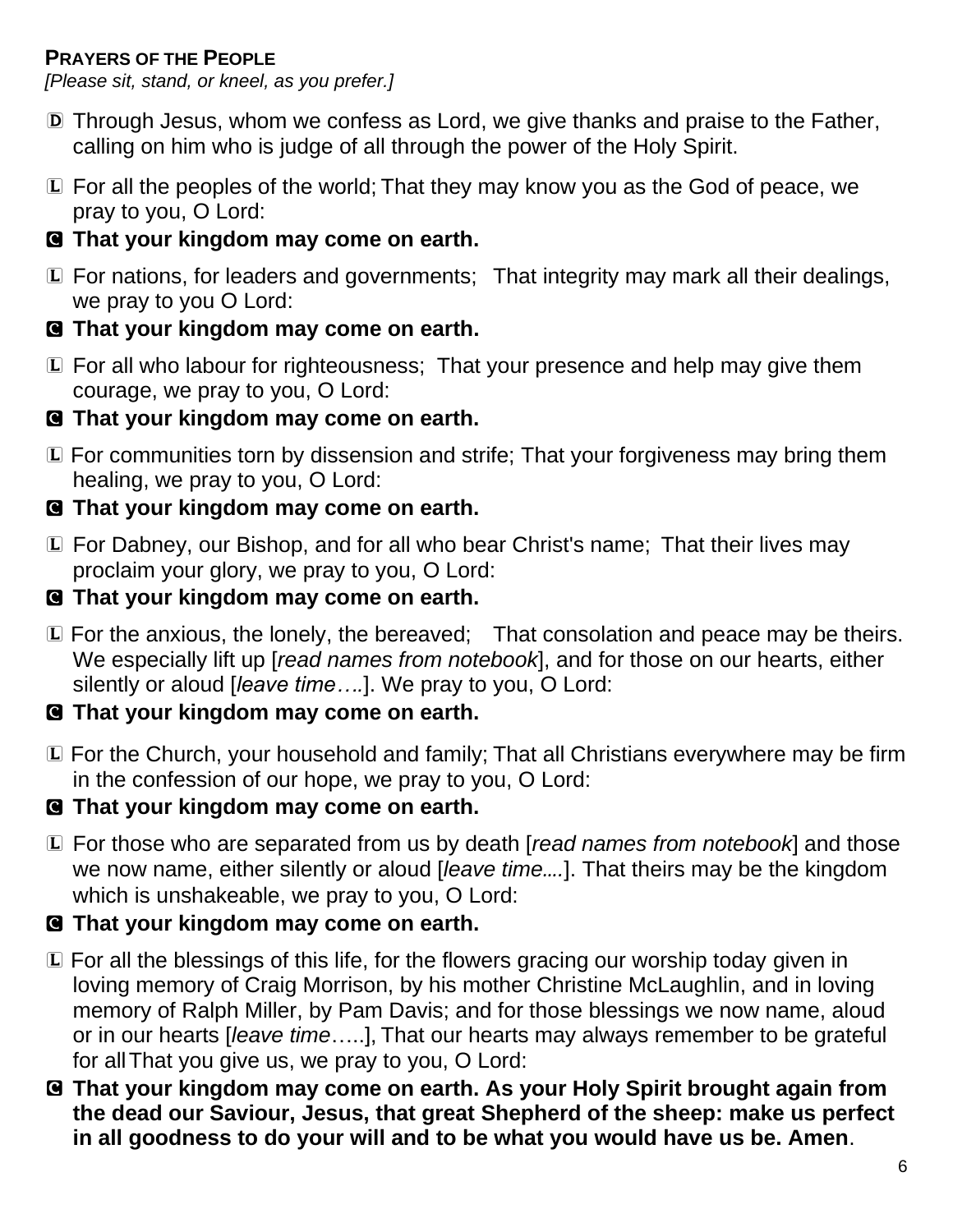### **CONFESSION & ABSOLUTION**

[*Please stand or kneel.*]

- D God is love and we are God's beloved children. There is no room for fear in love. We love because God loved us first. Let us confess our sins in penitence and faith. [*Silence is kept.*] God our Father, . . . .
- C **we confess to you and to our fellow members in the Body of Christ that we have sinned in thought, word and deed, and in what we have failed to do. We are truly sorry. Forgive us our sins, and deliver us from the power of evil. For the sake of your Son who died for us, Jesus Christ, our Lord.**
- P God, who is both power and love, forgive us and free us from our sins, heal and strengthen us by his Spirit and raise us to new life in Christ our Lord.
- C **Amen.**

#### **PRAYERS AND BLESSINGS**

*[Those celebrating birthdays, anniversaries or special occasions may receive an individual blessing.]*

### **CHILDREN'S MESSAGE**

#### **THE GREETING OF PEACE**

*[Please stand.]*

- P We meet in Christ's name.
- C **Let us share his peace.** [*All may greet one another in the name of the Lord.*]

## **OFFERTORY SENTENCE**

## **THE HOLY COMMUNION**

D Let us present our offerings to the Lord. Yours, Lord, is the greatness, the power, the glory, the splendour, and the majesty; for everything in heaven and on earth is yours. All things come from you, and of your own we give you.

**OFFERTORY** *Draw Us in the Spirit's Tether* **H. Friedell** 

*[Please be seated.]*

#### **PRESENTATION**

*[Please stand when the offering plates are given to the Deacon.]*

D We gladly present the fruits of our lives to the God who creates us, redeems us and sustains us. May we have the grace to use them to heal God's world.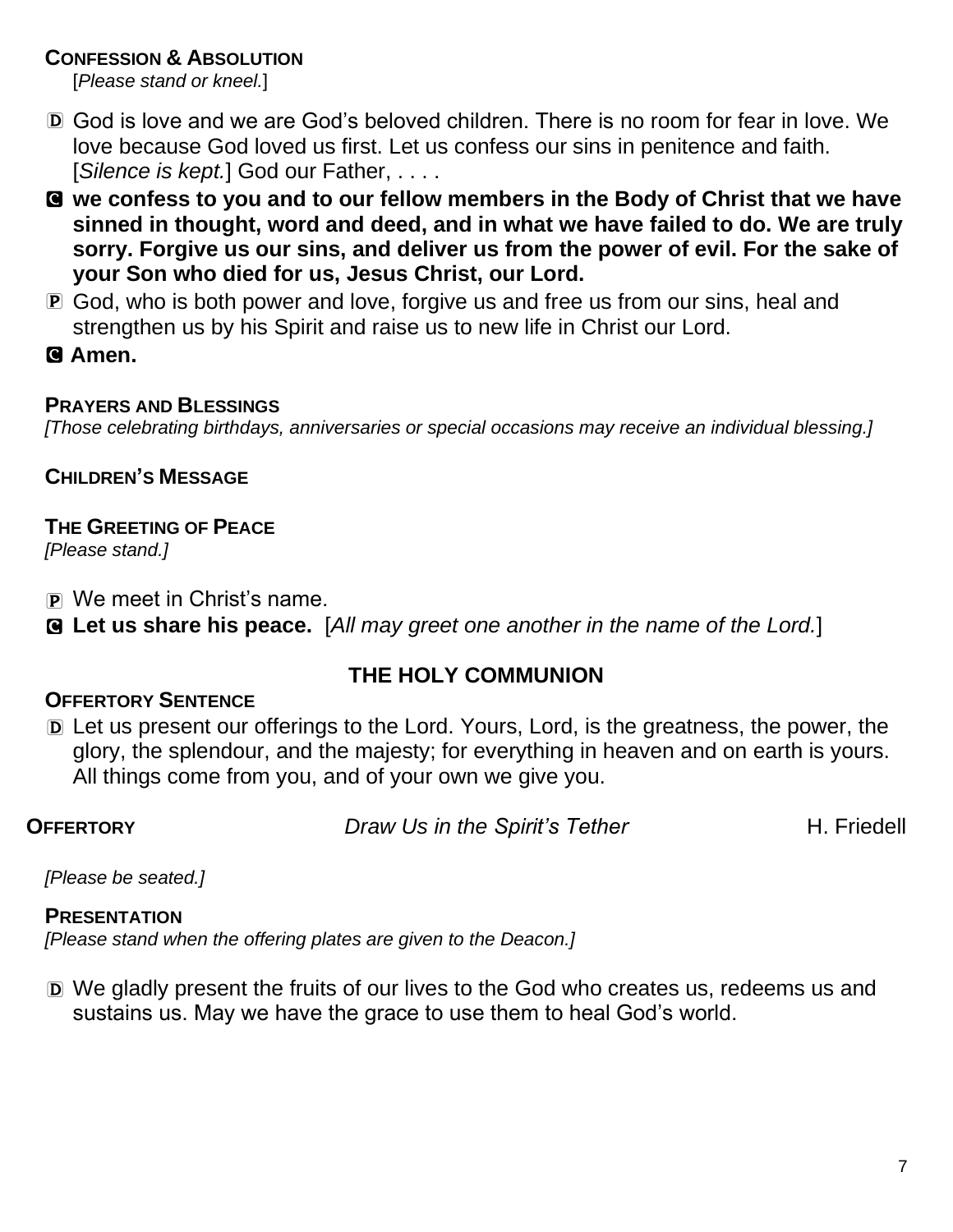## *A**We praise you, O God, our redeemer, creator; in grateful devotion our tribute we bring. We lay it before you; we kneel and adore you; we bless your holy name; glad praises we sing.*

## *With voices united our praises we offer and gladly our songs of thanksgiving we raise. With you, Lord, beside us, your strong arm will guide us. To you, our great redeemer, forever be praise!*

## **EUCHARISTIC PRAYER III:** *from the Scottish Episcopal Church Liturgy 1982*

- P The Lord be with you.
- C **And also with you**.
- P Lift up your hearts.
- C **We lift them to the Lord**.
- P Let us give thanks to the Lord our God.
- C **It is right to give our thanks and praise.**
- P Worship and praise belong to you, maker of light and darkness. Your wisdom draws beauty from chaos, brings a harvest out of sorrow and leads the exiles home. In Christ your Son, enemies are reconciled, debts are forgiven and strangers are made welcome.

Your Spirit frees us to live as sons and daughters in our Father's house. As children of your redeeming purpose called to bring all things in heaven and on earth into a perfect unity in Christ, we offer you our praise, with angels and archangels and the whole company of heaven singing the hymn of your unending glory:

a *Holy, holy, holy Lord, God of power and might, heaven and earth are full of your glory. Hosanna in the highest. Blessed is he who comes in the name of the Lord. Hosanna in the highest. Hosanna in the highest.*

*[Please stand or kneel, as you choose.]*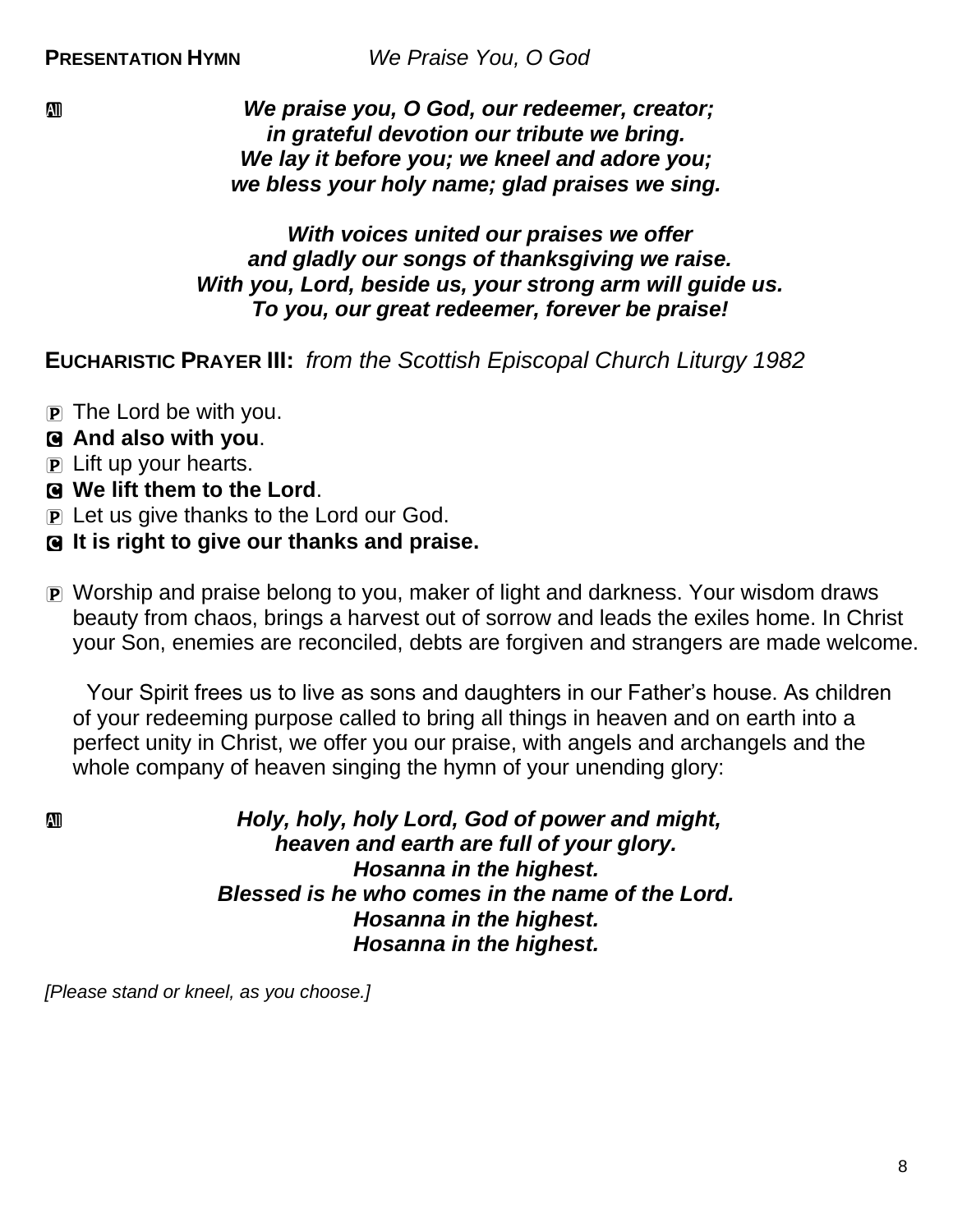P Glory and thanksgiving be to you, most loving Father, for Christ in whom the world is reconciled. Lifted on the Cross, his suffering and forgiveness spanned the gulf our sins had made. Through that dark struggle death was swallowed up in victory, that life and light might reign.

Before he was given up to suffering and death, recalling the night of Israel's release, the night in which the sons of Egypt died, your Chosen One, himself the First-Born, freely offered his life.

At supper with his disciples he took bread and offered you thanks. He broke the bread, and gave it to them, saying: "Take, eat. This is my Body: it is broken for you."

After supper, he took the cup, he offered you thanks, and gave it to them saying: "Drink this, all of you. This is my Blood of the new covenant; it is poured out for you, and for all, that sins may be forgiven. Do this in remembrance of me."

We now obey your Son's command. We recall his blessed passion and death, his glorious resurrection and ascension; and we look for the coming of his Kingdom. Made one with him, we offer you these gifts and with them ourselves, a single, holy, living sacrifice.

- P Hear us, most merciful Father, and send your Holy Spirit upon us and upon this bread and this wine, that, overshadowed by his life-giving power, they may be the Body and Blood of your Son, and we may be kindled with the fire of your love and renewed for the service of your Kingdom.
- C **Help us, who are baptized into the fellowship of Christ's Body to live and work to your praise and glory; may we grow together in unity and love until at last, in your new creation, we enter into our heritage in the company of the Virgin Mary, the apostles and prophets, and of all our brothers and sisters living and departed.**
- P Through Jesus Christ our Lord, with whom, and in whom, in the unity of the Holy Spirit, all honor and glory be to you, Lord of all ages, world without end.

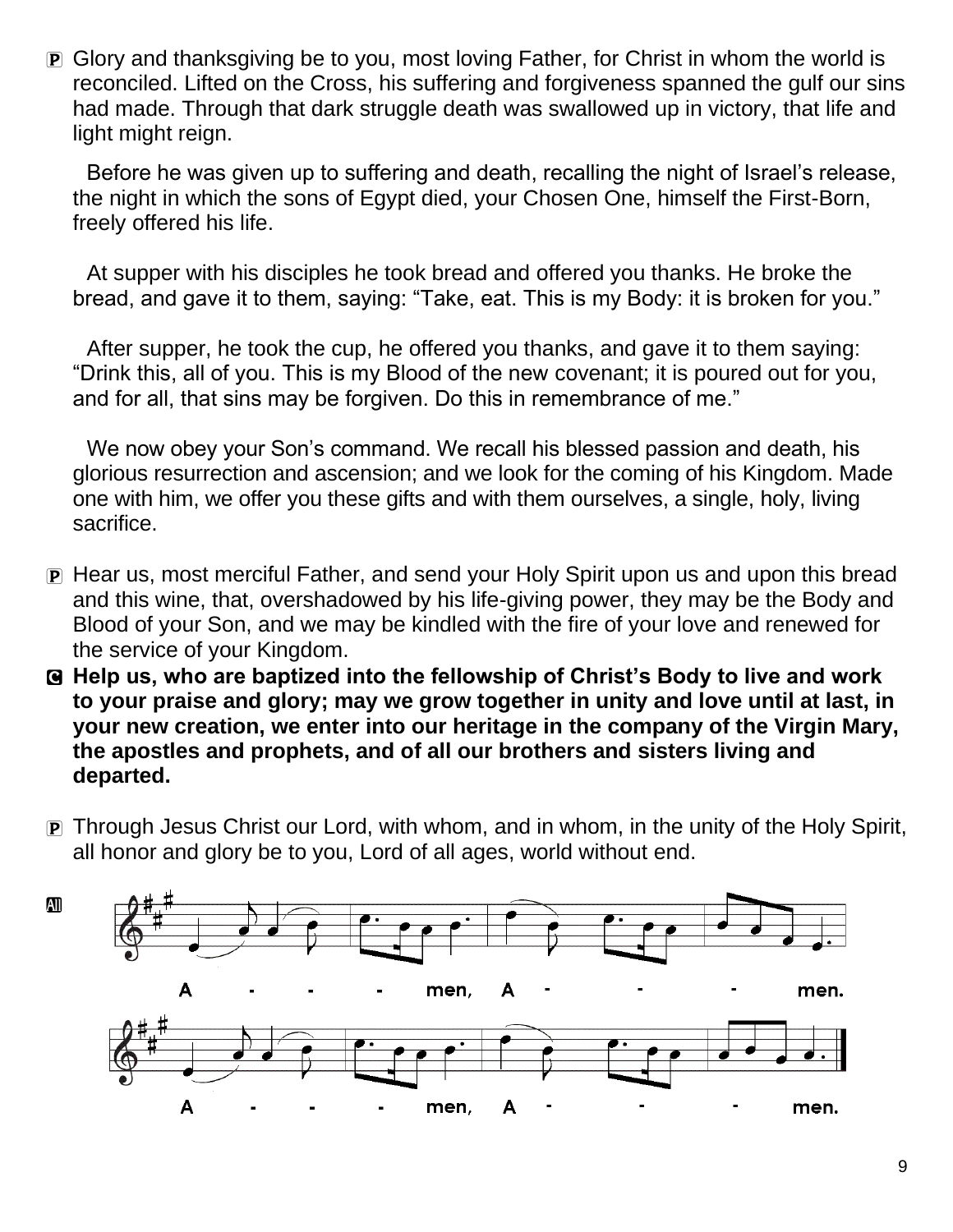## **THE LORD'S PRAYER**

- P And now as our Savior Christ has taught us, we are bold to say:
- $\mathbf{m}$  **Our Father, who art in heaven, hallowed be thy Name, thy kingdom come, thy will be done, on earth as it is in heaven. Give us this day our daily bread. And forgive us our trespasses, as we forgive those who trespass against us. And lead us not into temptation, but deliver us from evil. For thine is the kingdom, and the power, and the glory, for ever and ever. Amen.**

## **THE BREAKING OF THE BREAD**

- P The living bread is broken for the life of the world.
- C **Lord, unite us in this sign.**
- P The Gifts of God for the People of God. Take them in remembrance that Christ died for you, and feed on him in your hearts by faith, with thanksgiving.

*[You may be seated. All are welcome at the Lord's Table. Please follow the directions of the usher, who will let you know when it's your turn to go to the altar rail. You may stand or kneel. To receive, hold your hands in front of you, one palm over the other. The priest will place a wafer there. You may either consume it immediately, and then sip from the cup of wine when it comes to you, or, you may wait and dip the wafer into the wine. When you are finished, please return to your seat by the side aisle.]*

#### *Our Prayer Team will be in the south narthex (at the back of the church) during Holy Communion to pray with you for healing, guidance, thanksgiving, for a loved one, or anything else on your heart.*

**COMMUNION MUSIC** *[Please remain seated.]*

**COMMUNION CHANT** *Ubi caritas [Please repeat this chant until the musician stops playing the tune.]*

# C *Where true charity and love abide, God is dwelling there; God is dwelling there.*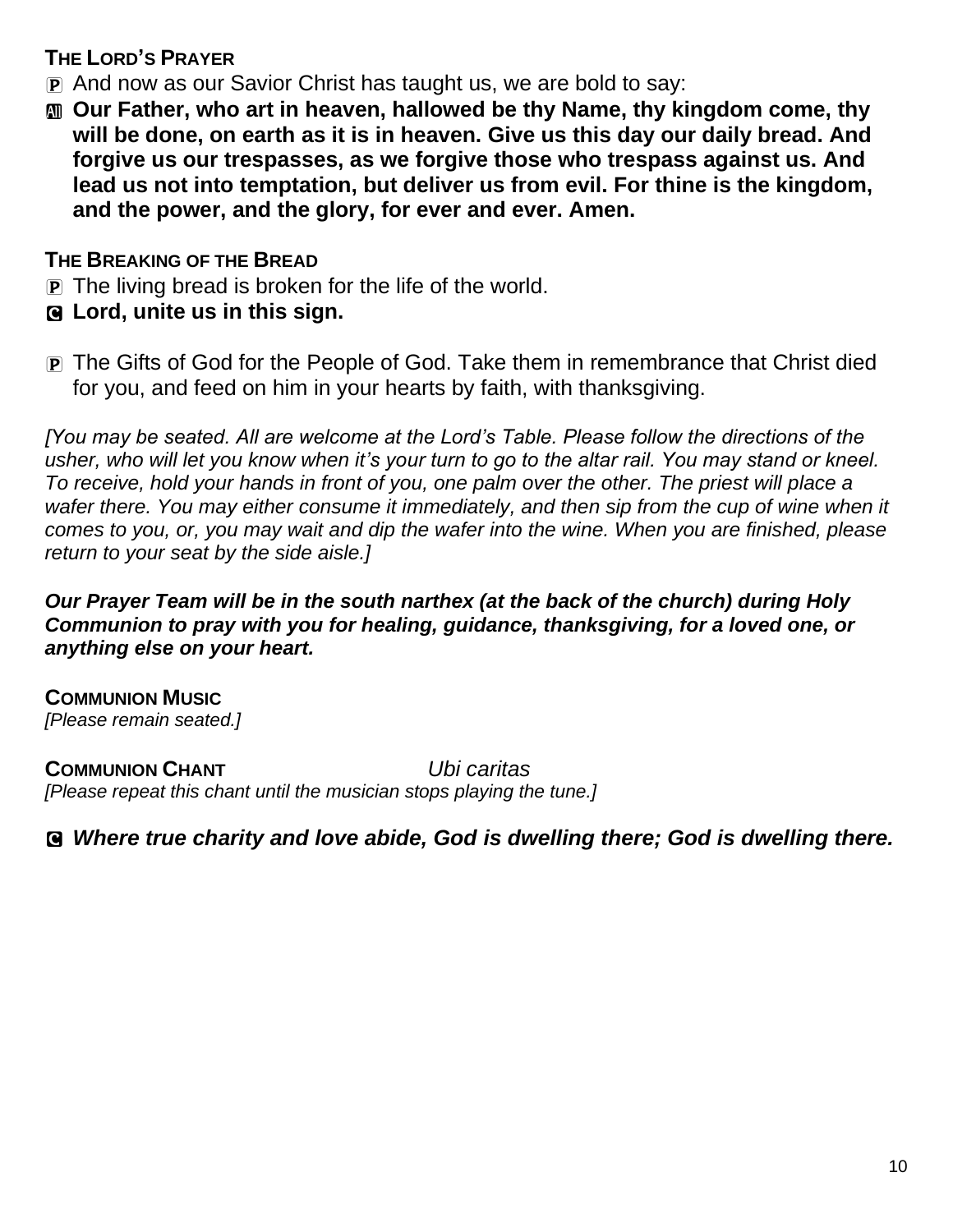**PRAYER AFTER COMMUNION**

*[Please stand or kneel, as you choose.]*

 $\mathbf{P}$  Let us pray...

C **Father, we have broken the bread which is Christ's body, we have tasted the wine of his new life. We thank you for these gifts by which we are made one in him and drawn into that new creation which is your will for all mankind; through him who died for us and rose again, your Son, our Saviour Jesus Christ. Amen.**

**THE BLESSING**

*[Please stand.]*

P Deep peace of the running wave to you.

Deep peace of the flowing air to you.

Deep peace of the quiet earth to you.

Deep peace of the shining stars to you.

Deep peace of the love of God to you.

The blessing of God the Father, God the Son, and God the Holy Spirit be upon you now and forever.

C **Amen.**

**SENDING HYMN** *Today We All Are Called to Be Disciples*

*Today we all are called to be disciples of the Lord, to help to set the captive free, make plow-share out of sword, to feed the hungry, quench their thirst, make love and peace our fast, to serve the poor and homeless first, our ease and comfort last.* 

*Pray justice may come rolling down as in a mighty stream, with righteousness in field and town to cleanse us and redeem. For God is longing to restore an earth where conflicts cease, a world that was created for a harmony of peace.* 

*May we in service to our God act out the living word, and walk the road the saints have trod till all have seen and heard. As stewards of the earth may we give thanks in one accord to God who calls us all to be disciples of the Lord.* 

## **THE DISMISSAL**

- D Let us go forth in the name of Christ.
- C **Thanks be to God**

**POSTLUDE** *Trumpet Tune J. Stanley*